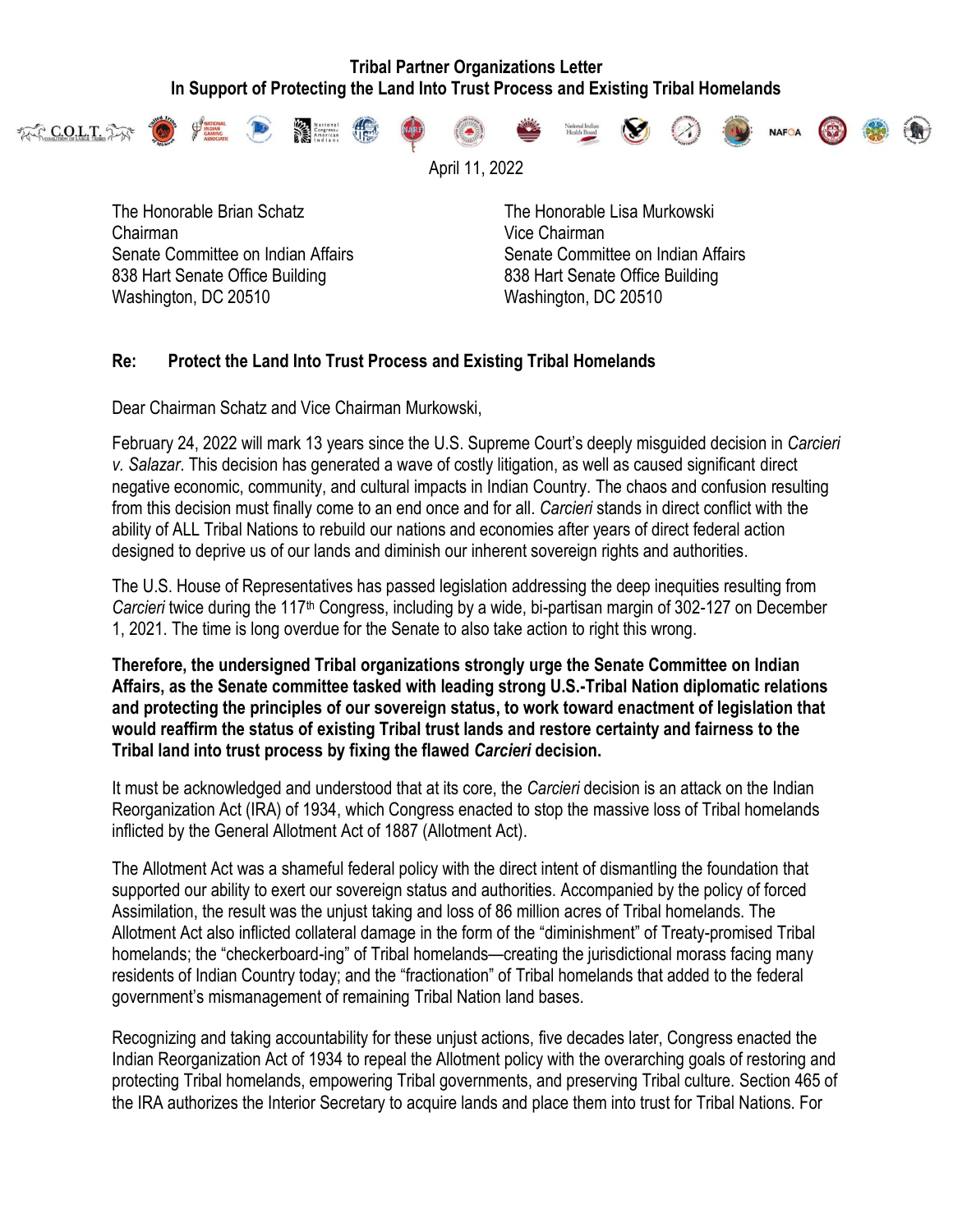75 years, Tribal Nations used Section 465 to restore a modest land base for basic infrastructure projects (schools, hospitals, housing, etc.), for agricultural development, to protect Tribal sacred places and burial sites, and for economic development purposes. Tribes restored approximately 5 million acres of Tribal homelands—far short of the 86 million acres lost or taken through Allotment.

In 2009, the *Carcieri* Court ruled that the Secretary's IRA land to trust authority is limited to only those Tribal Nations that were "under federal jurisdiction" in 1934. The term "under federal jurisdiction" is not defined and has led to legal ambiguities that have paralyzed the already under funded and severely backlogged land into trust process. The decision has also generated new legal attacks on existing Tribal trust lands that the United States, at taxpayer expense, must defend. These lawsuits jeopardize not only Tribal Nation governmental programs but also hinder economic and community development.

Tribal Nation land bases are the very foundation of Tribal sovereignty and strong economies. Enacting a legislative fix to the *Carcieri v. Salazar* decision remains a top priority for all of Indian Country. Such legislation includes two components: (1) restoring the Secretary's IRA authority to take land into trust for *all* federally recognized Tribal Nations; and (2) reaffirming existing Tribal trust lands.

As a result, our organizations urge you to enact S. 1901 (sponsored by Senators Jon Tester and Jerry Moran) and similar bills that will achieve these two goals.

Thank you for your consideration of this request. We look forward to our continued work with you in the 117 th Congress to finally enact legislation to reverse the devastating impacts of the *Carcieri* decision by protecting the IRA Tribal land to trust process and existing Tribal trust lands.

Sincerely,

Kirk Francis (Penosbcot) **President** United South and Eastern Tribes Sovereignty Protection Fund

W. Ron Allen Tribal Chairman/CEO, Jamestown S'Klallam Tribe and President, Board of Directors, Self-Governance Communication & Education Tribal Consortium

Hawayerlik

Frank Ettawageshik (Odawa) Executive Director United Tribes of Michigan

Chairman Harold Frazier (Cheyenne River Sioux) **Chairman** Great Plains Tribal Chairmen's Association, Inc

 $2\sqrt{2}$ 

Dante Desiderio (Sappony) Chief Executive Officer National Congress of American Indians

Francys Crevier Chief Executive Officer National Council of Urban Indian Health

Kebecca Rechard

Rebecca Richards (Pokagon Band of Potawatomi) President Midwest Alliance of Sovereign Tribes

Rico Frias (Chiricalfua Apache from the Chihene Nde Nation) Executive Director Native American Finance Officers Association